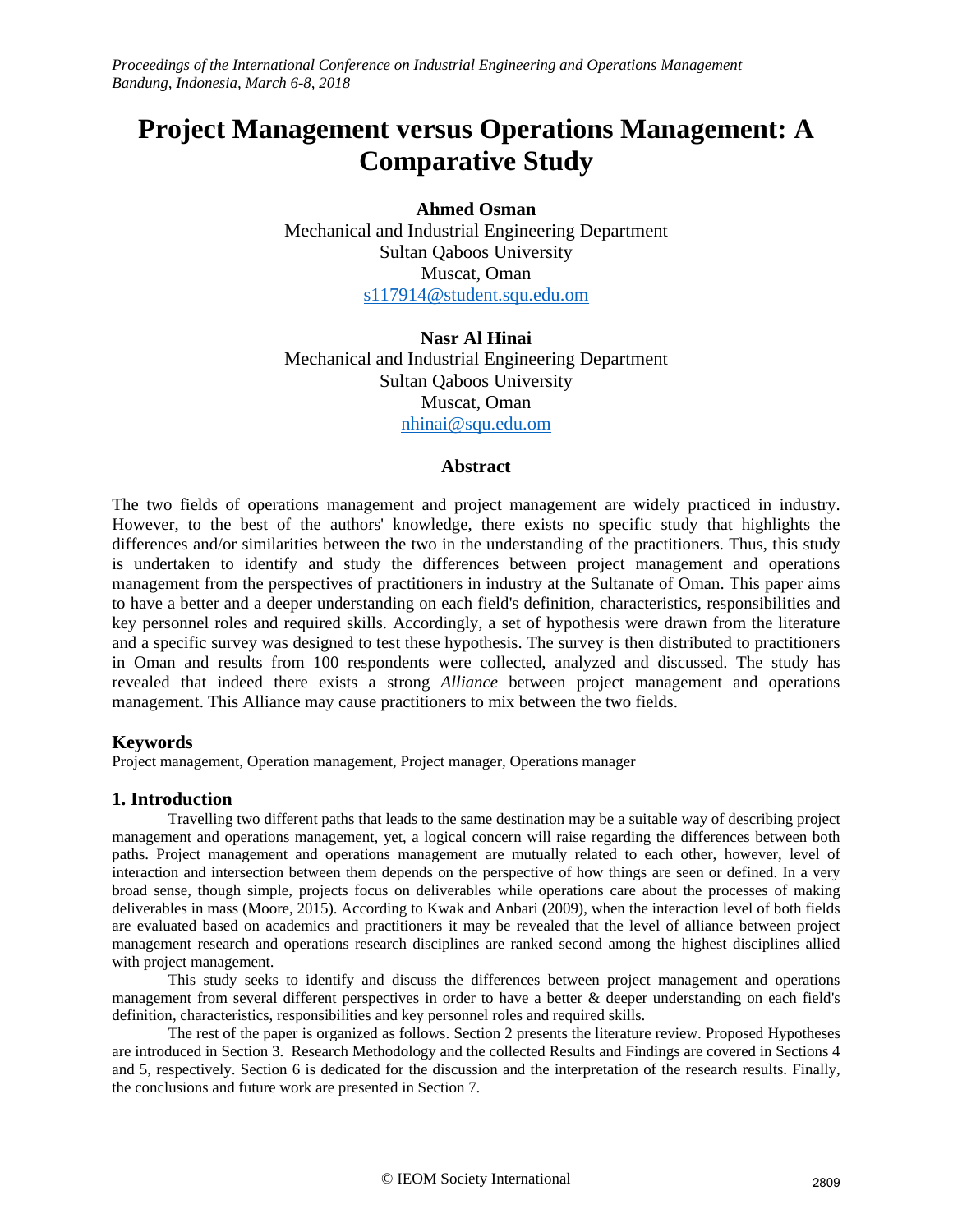# **2. Literature review**

## **2.1 Definition**

There has been a long debate in the management education community as to whether ''project management" is a practice or an academic discipline (Kwak and Anbari, 2009). However, the purpose of the knowledge area does not affect the general concept of the purposes. The most popular body of project management – Project management institute (PMI) defined project management, as "*The application of knowledge, skills, tools, and techniques to project activities to meet the project requirements*" (PMI, 2017). For better understanding, it is important to know what exactly meant by a *project*. PMI refer to it as "A *temporary endeavor undertaken to create a unique product*, *service or result*" (PMI, 2017).

Scholars, practitioners, and academic and professional societies have different definitions and interpretations of the subject "project management" and it is necessary to take into consideration their viewpoint adequately. For example, in discussing project management, behavioral scientists may think of the matrix organization or emotional intelligence, operational researchers may think of network analysis, queuing theory, or optimal plant design, and strategy scholars may think of strategic alliances among different organizations during project execution (Kwak and Anbari, 2009).

On the other hand, in a very general and board concept, operations is thought of as a run of related activates to produce a service or a product. In specific, operations management (OM) is the set of activities that creates value in the form of goods and services by transforming inputs into some desired outputs (Heizer and Render, 2011). OM disciplines applies to providing services such as hospitals as well as to producing goods as in factories.

## **2.2 Characteristics**

It is sensible that Operations management & Operations researches of the top allied disciplines that have strong interest and popularity in project management (PM) research. Scholars and practitioners have keen interest in applying PM principles, tools, techniques, and concepts to organize and manage resources for maximizing profit, minimizing cost, and supporting the overall strategy of the organization (Kwak and Anbari, 2009). Nevertheless, project and operation each have some certain distinguishable characteristics and responsibilities that could be highlighted.

A project is usually characterized by: a) Relatively short lifetime, with a clearly defined start and end date, b) Well-defined and static budget for the entire duration of the project, usually with pre-defined items, and c) People temporarily allocated to the project (Frisanco, and Anglberger, 2008).

Alternatively, an operation is usually characterized by: a) Long-term (potentially unlimited) and continuous work, b) A long-term budget with costs only partially previously defined or estimated; a cyclical budget and cost management, and c) People permanently allocated for a long time (Frisanco, and Anglberger, 2008).

#### **2.3 Responsibilities**

Project Management tools and techniques in the R&D field are applied and implemented to complete complex projects successfully. For example, in the field of construction people learn and implement planning, managing, and controlling of engineering construction projects to meet the time, budget, and specifications. However, in the production field people learn and implement production planning, scheduling and quantitative methods and apply them to the manufacturing systems to achieve higher productivity (Kwak and Anbari, 2009).

Turner and Ledwith (2009) stated that the roots of modern PM have come from quantitative research in planning-oriented techniques as well as an application of engineering sciences and optimization theory. Conversely, Operations management's importance as a professional discipline undoubtedly was recognized since the ages of the industrial revolution, when mass production and process efficiency became the new paradigms of manufacturing (Frisanco, and Anglberger, 2008).

Recently, Anand and Gray (2017) concluded that operations management handles various strategic issues including determining the size of manufacturing plants and [project management](http://www.investopedia.com/terms/p/project-management.asp) methods, and implementing the structure of information technology networks. Other operational issues include the management of inventory levels, including work-in-process levels and [raw materials](http://www.investopedia.com/terms/r/rawmaterials.asp) acquisition; [quality control;](http://www.investopedia.com/terms/q/quality-control.asp) materials handling; and maintenance policies. Furthermore, operations management involves studying the use of raw materials while ensuring minimal waste occurrence.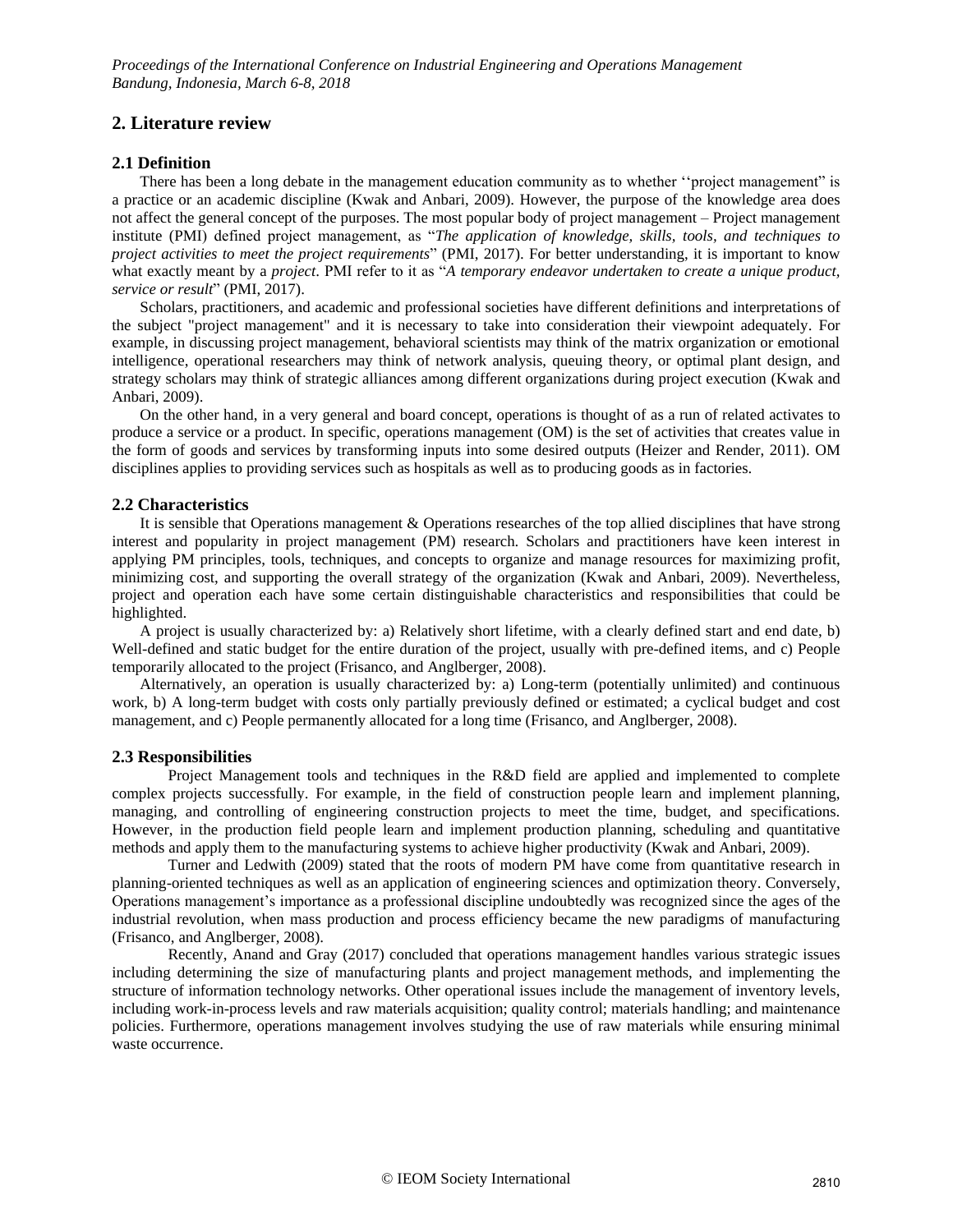## **2.4 Key personnel roles and required skills**

The existing cast of operations and project managers has more or less formed itself based on the needs and nature of the traditionally prevailing projects of the past, namely research and development activities, the ramp-up and optimization of production processes, and the installation and commissioning of complex industrial investment goods, i.e. the delivery of turnkey infrastructure projects (Frisanco, and Anglberger, 2008).

Roles and required skills of personnel in project management or operations management fields are in fact determined by the responsibilities and the nature of work. Earlier studies (Frisanco, and Anglberger, 2008, Silvius, 2017, Meng, and Boyd, 2017)., are reviewed to obtain the key roles and skills required to present in project managers & operations managers, in order to study them further based on the survey respondents. Review of earlier studies leaded to the following:

## **2.4.1 Project Managers**

The designation "project manager" is currently neither a unified nor a "trademarked" degree. Organizations like the PMI and the International Project Management Association (IPMA) have been implementing models for a project management certification, driven by their own perceptions and values, and proposing a multiple-tier hierarchy of various certifications levels of project management, according to project size and complexity. In-house certification programs introduced by many large enterprises should also be mentioned in this context (Frisanco, and Anglberger, 2008).

Project manager as described by PMI (2017), are organized, passionate and goal-oriented individual who understand what projects have in common, and their strategic role in how organizations succeed, learn and change.

Project managers are change agents. They make project goals their own and use their skills and expertise to inspire a sense of shared purpose within the project team. They have a broad and flexible toolkit of techniques, resolving complex, interdependent activities into tasks and sub-tasks that are documented, monitored and controlled. In addition, they are comfortable with change and complexity in dynamic environments.

Project managers mainly focus on the completion of the project as per agreed schedule and acceptable quality, with the cost being the least in priority. Nevertheless, the effort of project managers for internal relations management contributes to project team building and development. On the other hand, their effort for external relations management contributes to supply chain collaboration and external stakeholder engagement. Better internal and external environments create more opportunities to improve project performance and achieve project success (Meng, and Boyd, 2017).

#### **2.4.2 Operations Managers**

An operations manager is a senior role, which involves overseeing the production of goods and/or provision of services. It is an operations manager's job to make sure an organization is running as well as it possibly can, with a smooth efficient service, that meets the expectations and needs of customers and clients. Operations managers face different challenges from traditional project managers (Frisanco, and Anglberger, 2008).

According to Frisanco, and Anglberger (2008) Operation Managers apply management process such as planning, organizing, staffing, leading and controlling to the decisions they make in operations management function. Major decision areas for operations managers includes; a) Managing Quality, b) Process and capacity design, c) Human resources and job design, d) Supply chain management, e) Inventory, material requirements planning, f) Intermediate and short term scheduling.

# **3. Hypothesis**

Based on the literature, the following set of hypothesis is drawn in order to test the general understanding of the practitioners related to the differences and/or similarities between Project Management and Operations Management:

*Hypothesis 1: There is strong Alliance between project management and operations management.*

*Hypothesis 2: Project management is defined as the field of theoretical knowledge that suggests tools and techniques leads to execute projects more effectively and efficiently*

*Hypothesis 3: Operations management is defined as the run of related activates to produce service or product*

*Hypothesis 4: Generally, product/service design and test can be considered as a project phases while the production is considered as an operational work*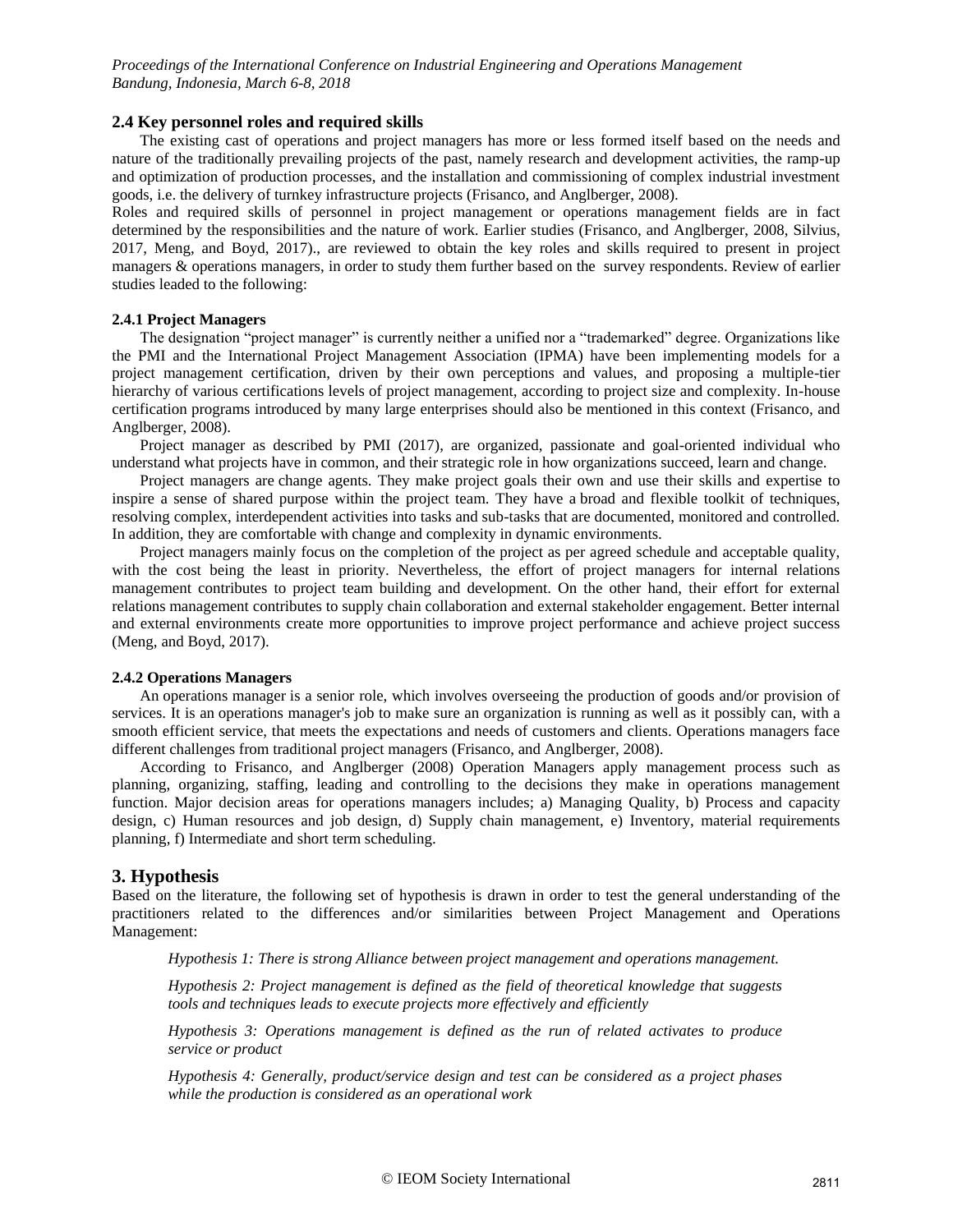*Hypothesis 5: Project management and operations management has certain distinguishable characteristics*

*Hypothesis 6: Project manager and operations manager have differentiable roles and skills.*

# **4. Research Methodology**

Being comparative study, obtaining information from variant resources shall strengthen the results validity. Detailed review and study of literature spotted the light on the main differences between project management and operations management. A survey instrument is designed based on the findings from the literature and earlier conducted studies discussing related topics on each of the both fields. Survey questions design went through several processes. Initially, authors drafted a set of questions aims to investigate respondent's opinions on the studied perspectives of comparison. Final set of questions of the survey developed after consultation with several experienced researchers and practitioners as their comments and advices incorporated in the initial draft for better structure, readability, clarity, and completeness.

Data collection method based on spreading the survey to the maximum possible number of people working or have worked in related fields to project management and/or operations management in variant industries. The first section of the survey asks respondent for their years of experience and if s/he is working or have worked in project management or operations management field. This part is considered as a qualifying part of the survey aimed to analyze the responses based on the background of respondents categories besides the general analysis as an overall. The second part of the survey contains specific questions aiming to test the hypothesis of this study.

However, it must be noted as this stage that this research had limited time for data collection, and hence the survey contained a specific set of options for respondents to choose from. As this study is considered as an initial study meant to measure the level of awareness among practitioners at the Sultanate of Oman, selecting an appropriate sample size was challenging task. With the absenteeism of specific official body where an accurate estimate of the number of qualified practitioners working in the Sultanate's industry can be obtained from, authors had no other choice accept to do some estimates of their own. According to the Tender Board of the Sultanate of Oman, there are around 6,193 companies registered with them varying from international to local companies with different categories and there is less than 120 companies listed in Muscat Securities Market. Therefore, authors find it very realistic to state that the total population size can be assumed no greater than 20,000. Hence, in order to achieve a maximum of pre-determined 9.8% satisfactory margin of error within 95% significance level, required number of respondents for this study is 100.

#### **5. Results and Findings**

The survey was distributed among number of practitioners and results from 100 qualified respondents were analyzed. Based on the respondents' results, it is found that the 100 respondents consist from 55 respondents whom have worked or are working in project management field, 27 in operations management field and 18 have not directly worked in any of them yet they are academics either related to projects or operations organizations. The average years of experience of the total respondents found to be 6.94 years, which considered being senior level.

Figure 1 shows respondents opinions on the alliance level between project management and operation management. Respondents tend to agree that there is interaction between both fields. The data shows most responses sees that there is strong alliance level otherwise only few of them chose very weak or weak alliance.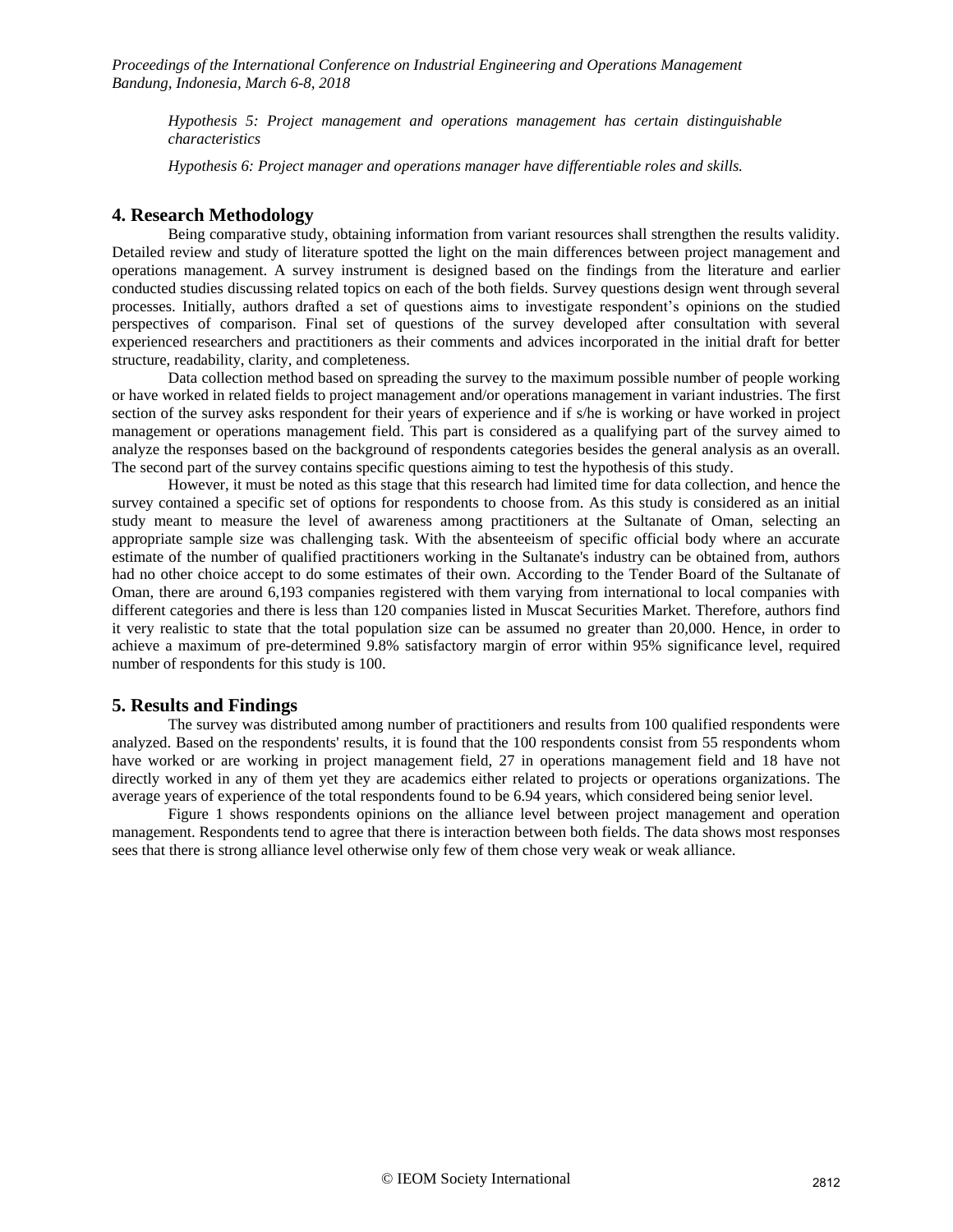

**Figure 1. Alliance level between project management and operation management**

Furthermore, more than two thirds of the respondents agreed to the definition of PM that states, "Project management is a field of theoretical knowledge that suggests tools and techniques leads to execute projects more effectively and efficiently". Figure 2 shows total respondents agreement level.



**Figure 2. Project mangement definition**

On the other hand, Figure 3 shows the agreement level of the respondents about defining operations management as "a run of related activates to produce service or product". Figure 3 shows that respondents agreeing with the definition highly dominating their counter respondents.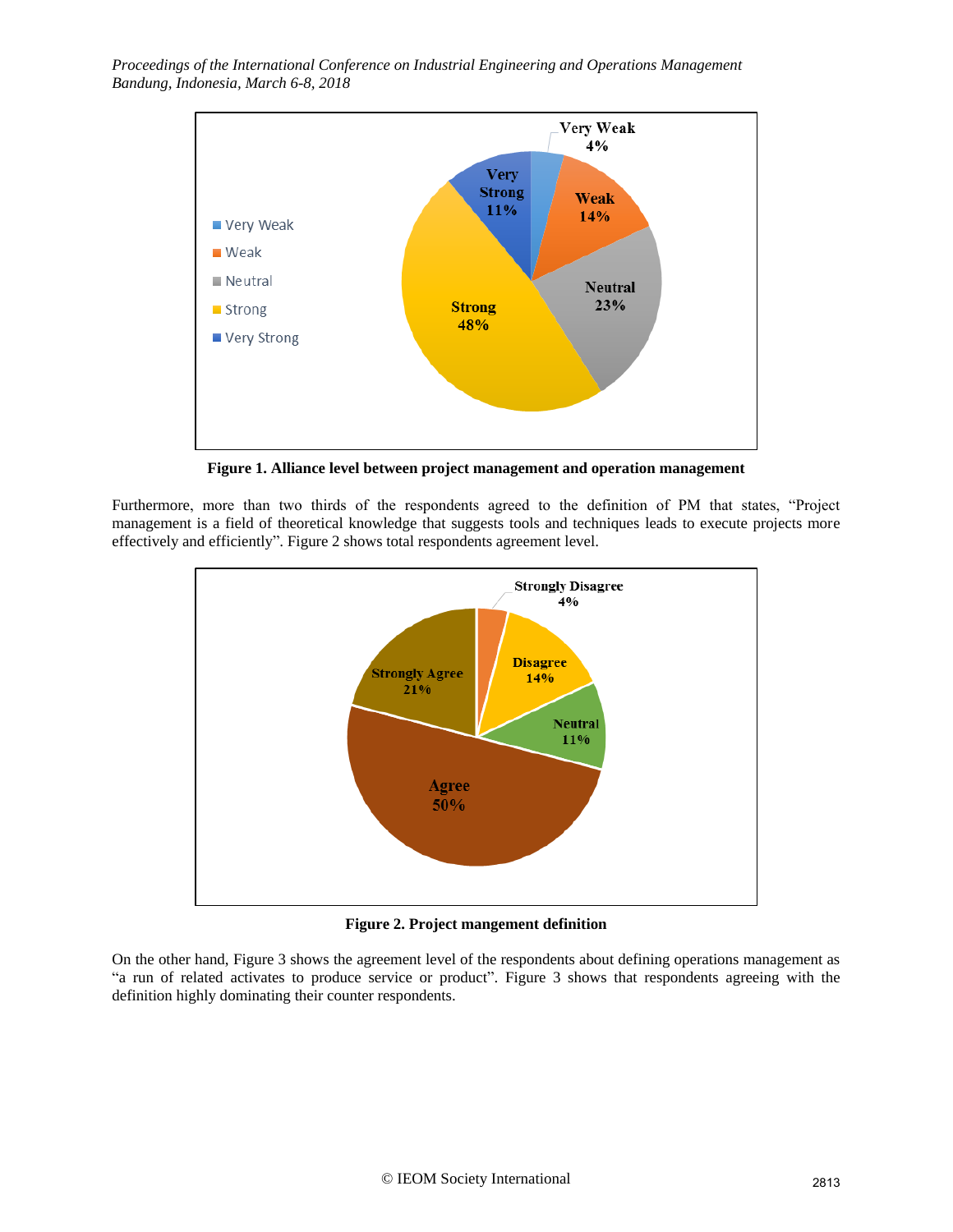

**Figure 3. Operations management definition**

In order to investigate the perception of the respondents about very general explanation of project management and operations management, a dedicated survey question asked them about their agreement level with the statement, "Product/service design and test can be considered projects phases while the production considered operational work". It found to be that more than the half agreed as shown in detailed percentages in Figure 4.



**Figure 4. Broad explanation of project management and operations management** 

Figure 5 represents the frequency of studied characteristics/responsibilities as they found on the collected data. Respondents requested to select the five most important responsibilities of project management based on their experience and from their point of view.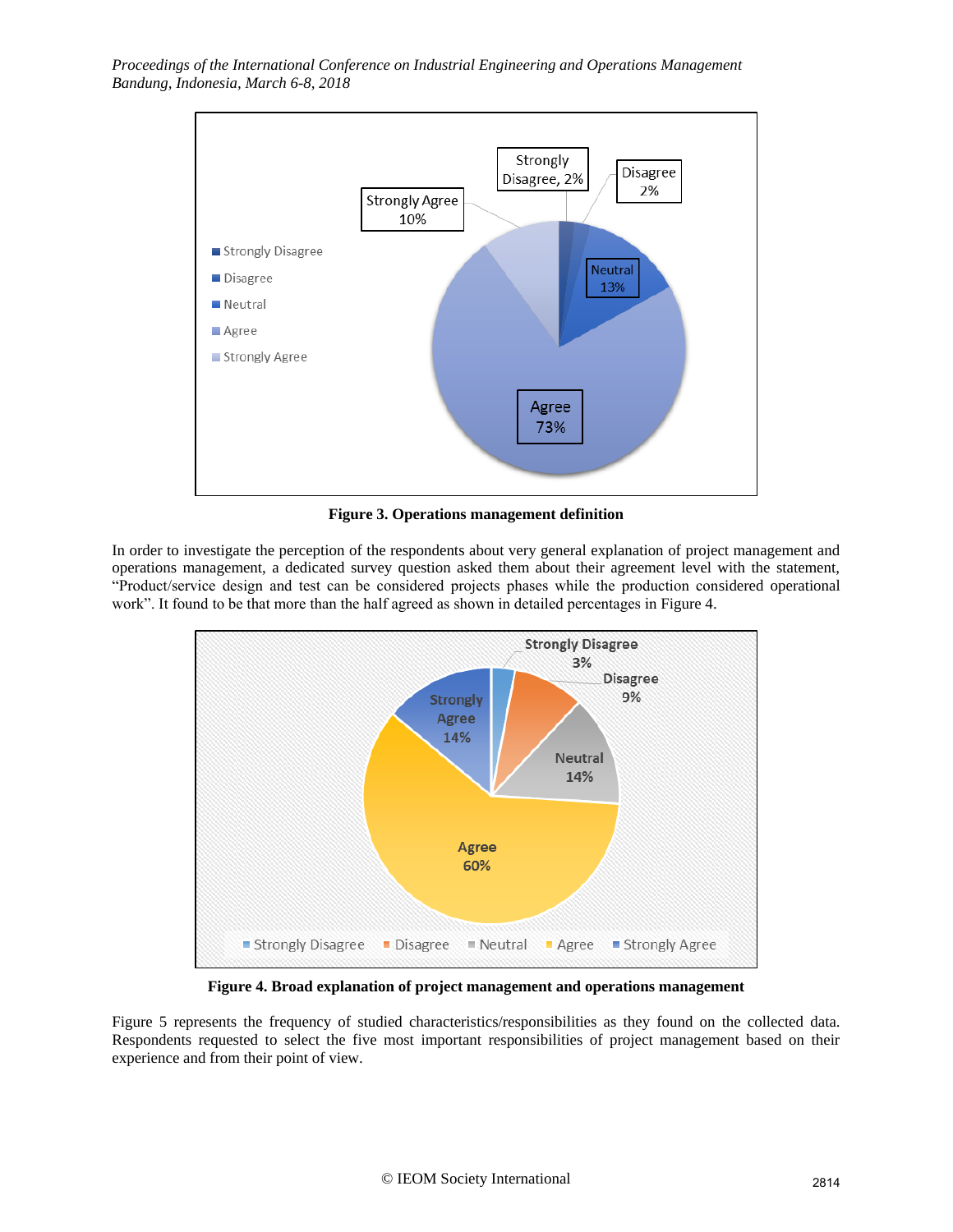

**Figure 5. Project management characteristics/responsibilities** 

Respondents also asked to express their opinion on operations management responsibilities by selecting the five most important responsibilities based on their opinion. Figure 6 shows the frequencies of the selected responsibilities.



**Figure 6. Operations management characteristics/responsibilities**

Figure 7 shows the distribution of respondents based on their choices about their agreement level with the claim that project management is considered operations management little brother. Researchers generate this claim because most of universities and institutes still treat and consider project management as a part of their operations management or operations research programs.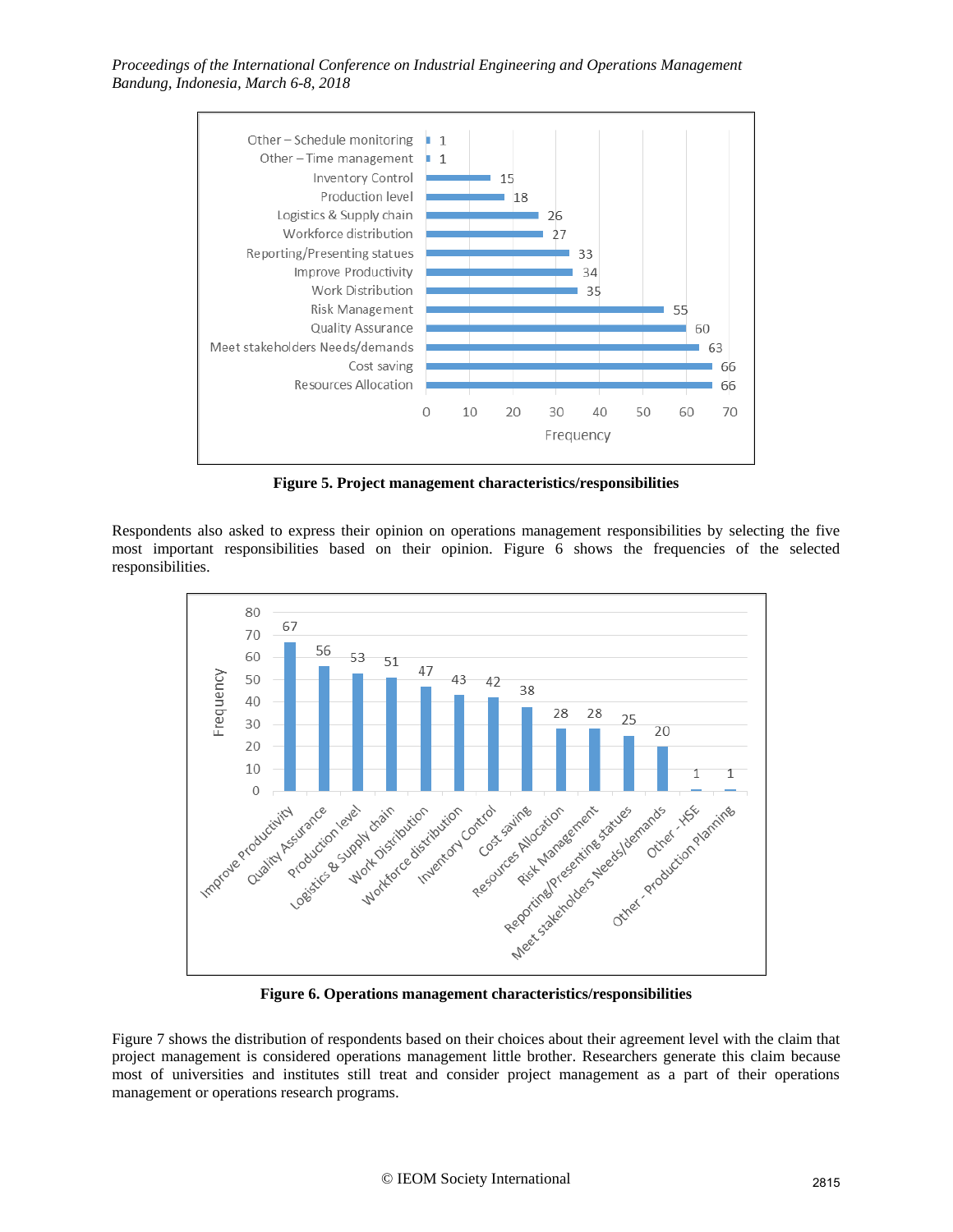

**Figure 7. Project management as operations management little brother**

Figure 8 and Figure 9 express the opinion of respondents about the three most important roles of project manager and operations manager, respectively.



**Figure 8. Project manager roles**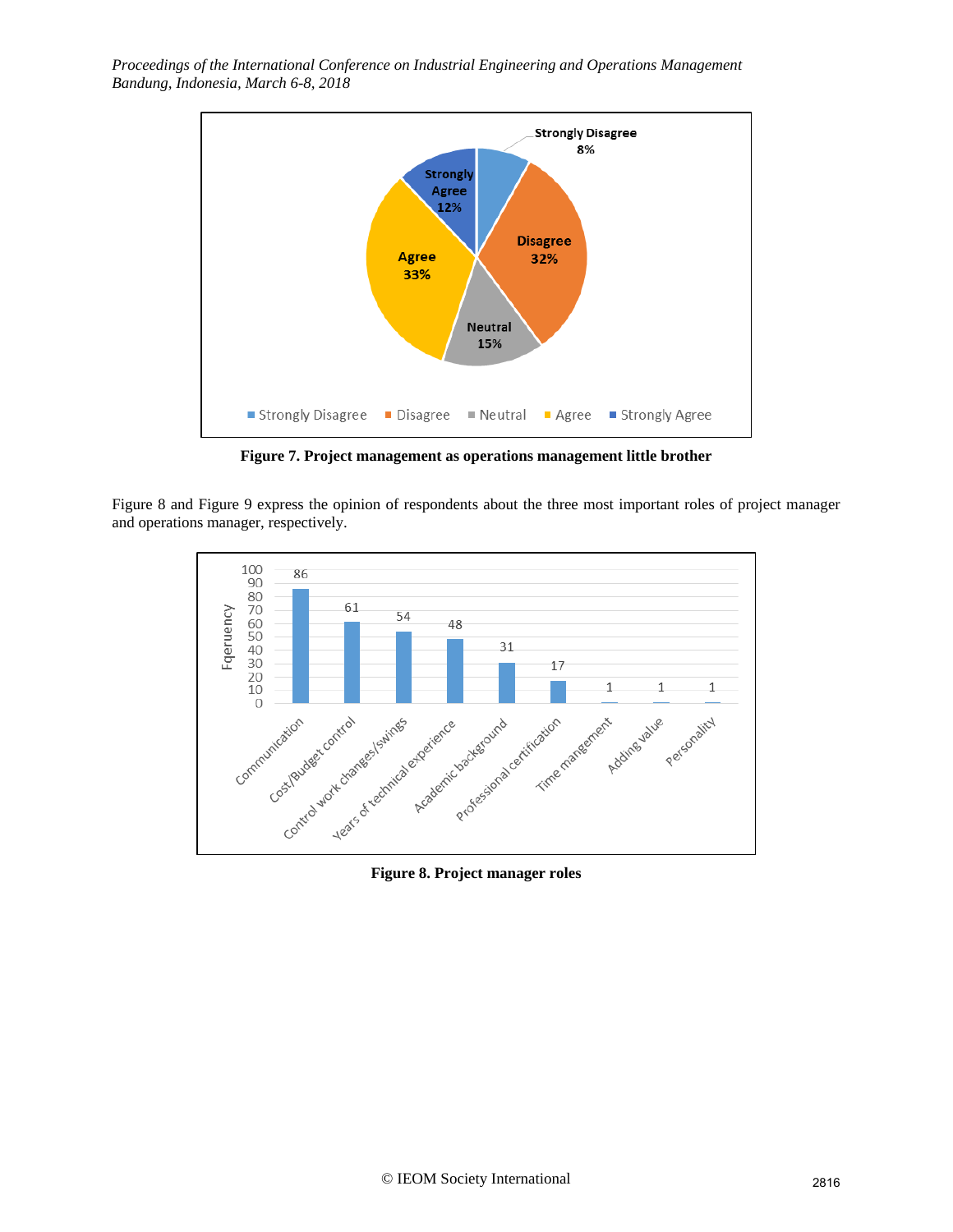

**Figure 9. Operations manager roles**

# **6. Discussion**

Interaction level between the two compared fields found to be high, as 48% of the responses agreed that is it is strong, besides 11% evaluated it alliance as very strong. We can understand from this that project management and operations management may be integrate-able to each towards their common goals or targets. This finding falls inline with the finding of Kwak and Anbari (2009). This result verifies hypothesis 1.

Hypotheses 2 to 4 infer the definitions of each field and general explanation of them, results found to be strongly supporting with proposed hypothesizes. Hypothesis 2 supported by 71% against 18% disagreed, Hypothesis 3 got the highest support by 83% as well as the lowest disagree level of 4% only, while 74% agreed with hypothesis 4 against 12% disagreed. It is therefore obvious that operations management is more known and definable compared to project management, considering that projects properly defined by specialized accredited organization compared to operations that does not have the same.

Precedent hypothesizes verifications shows that project management and operations management are two different fields, yet they are interacting. Based on the results regarding the five most important characteristics for each field out of a set of twelve characteristics, it found to be that both fields does have only one mutual characteristic in their each top five. This reinforce the literature and verifies hypothesis 5.

Test of hypotheses 6 finds that key roles in both fields finds that there are two mutual roles. Communication is ranked first based on the results for both, project manager and operations manager. This emphasizing that being able to communicate effectively is a vital skill to be present in key responsible people, despite their field. Importance of communication is due to its contribution on the success and ease of delivering outputs by providing a medium of sending or receiving information. In addition, Control work changes/swings also found to be a mutual role as per respondents perspectives. This confirms that key personnel should be able to manage alternatives during production or execution. This requires them to be good decision makers as well.

#### **7. Conclusions and Future Work**

Comparison between project management and operations management is carried to study three aspects, namely, definition, characteristics and key personnel roles. Study used survey instrument results from 100 respondents directly & indirectly related to one of the fields. The results presented not only the differences between project management and operations management, but also the characteristics of each field, in addition to project manager and operations manager roles, which found to be having mutual required skills on the top three for each. Current research adds knowledge to the field discussing project management and operations management differences and similarities.

Extending the research to provide additional information about project management and operations management may consider including more characteristics/responsibilities to be studied. In addition, a deeper investigation of key personnel roles and the relation of the required skills with the outputs is necessary. Following different approach to indicate the ranking of characteristics importance could be useful to identify detailed level of importance of every